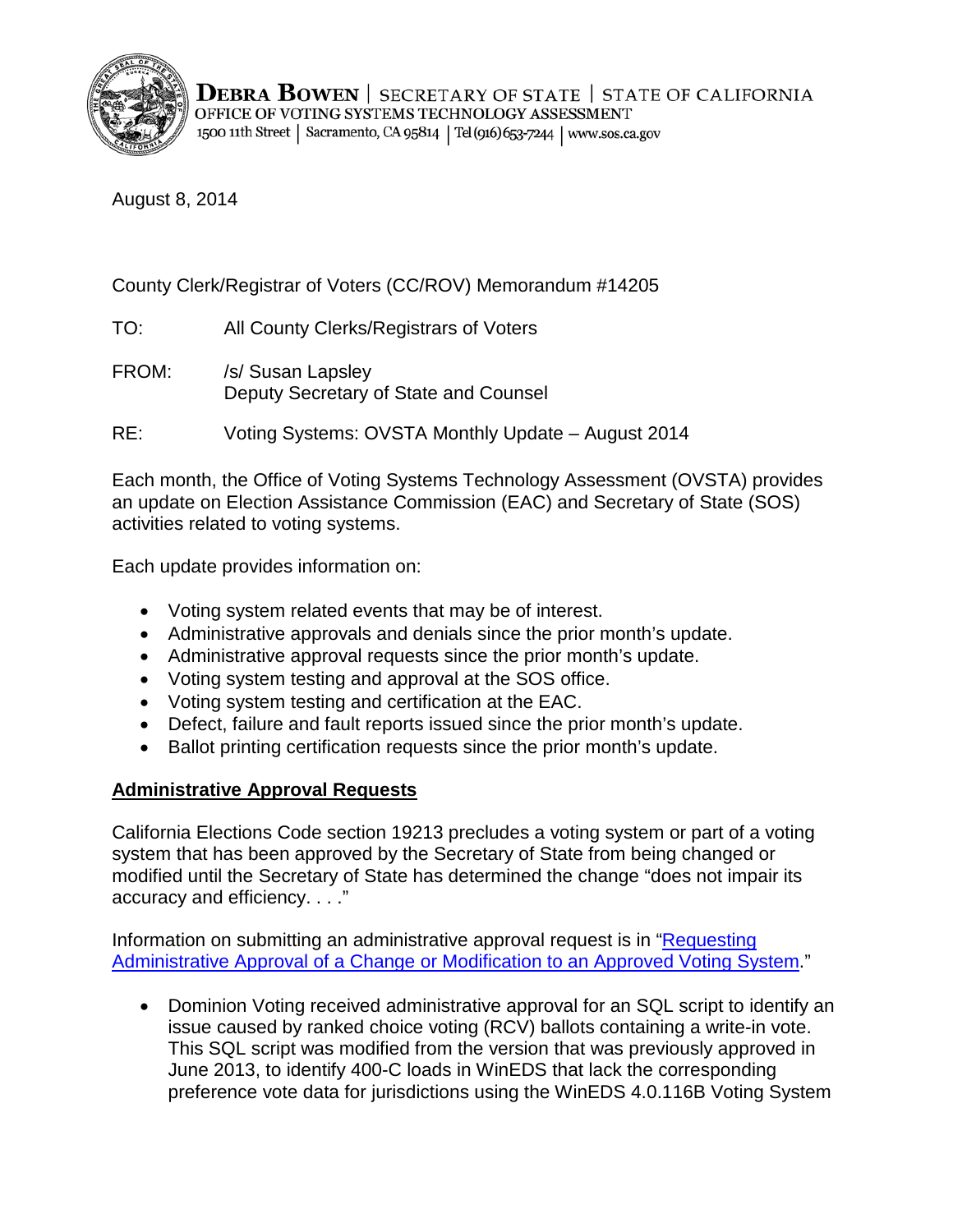CCROV #14205 August 8, 2014 Page 2

> to run RCV contests. Dominion submitted the script to National Technical Systems, Inc. (NTS), formerly Wyle Laboratories, an EAC accredited voting system testing laboratory (VSTL) which conducted a review of the script. Subsequently, OVSTA conducted a functional test of the script at San Francisco County Elections Department on Monday, July 28, 2014.

#### **Testing and Approval by the State of California**

• The Secretary of State received a completed application for the Dominion Democracy Suite 4.14 Voting System on November 13, 2013. The system is composed of the election management system, a combined ballot marking device and precinct count optical scan machine and an off-the-shelf central count scan machine. The source code review and penetration testing is complete and draft reports are being reviewed by OVSTA. Volume testing was completed May 1, 2014. Accessibility was completed May 9, 2014. The functional testing began February 3, 2014, and is ongoing.

### **Testing and Certification at the EAC**

The EAC provides a [weekly update](http://www.eac.gov/blogs/voting_system_testing_update_8514/) of voting system testing. As of August 5, 2014, the current testing and certification status for systems relevant to California is:

**Dominion Democracy Suite 4.14-D.** EAC approved Dominion's application for testing on July 9, 2014. Weekly status calls have begun. Related documents can be found on the EAC [website.](http://www.eac.gov/testing_and_certification/voting_systems_under_test.aspx)

**ES&S EVS 5.2.0.0.** EAC issued the certification on July 2, 2014. Related documents can be found on the EAC [website](http://www.eac.gov/testing_and_certification/certified_voting_systems.aspx)**.** 

**Everyone Counts.** EAC, Everyone Counts and SLI Global held a Technology Testing Agreement (TTA) meeting last week. EAC is waiting for additional information related to the system and a response from Everyone Counts on the draft TTA agreement. Related documents can be found on the EAC [website](http://www.eac.gov/testing_and_certification/voting_systems_under_test.aspx)**.**

**Hart InterCivic Verity 1.0.** Hart is working on design changes to its system. Testing is delayed until Hart is ready to proceed. Related documents can be found on the EAC [website.](http://www.eac.gov/testing_and_certification/voting_systems_under_test.aspx)

**Unisyn OpenElect 1.3.** NTS is conducting environmental testing. Related documents can be found on the EAC [website.](http://www.eac.gov/testing_and_certification/voting_systems_under_test.aspx)

The EAC's ["Voting Systems Under Test"](http://www.eac.gov/testing_and_certification/voting_systems_under_test.aspx) and ["Certified Voting Systems"](http://www.eac.gov/testing_and_certification/certified_voting_systems.aspx) pages provide more specifics on each voting system.

### **Defects, Failures and Faults**